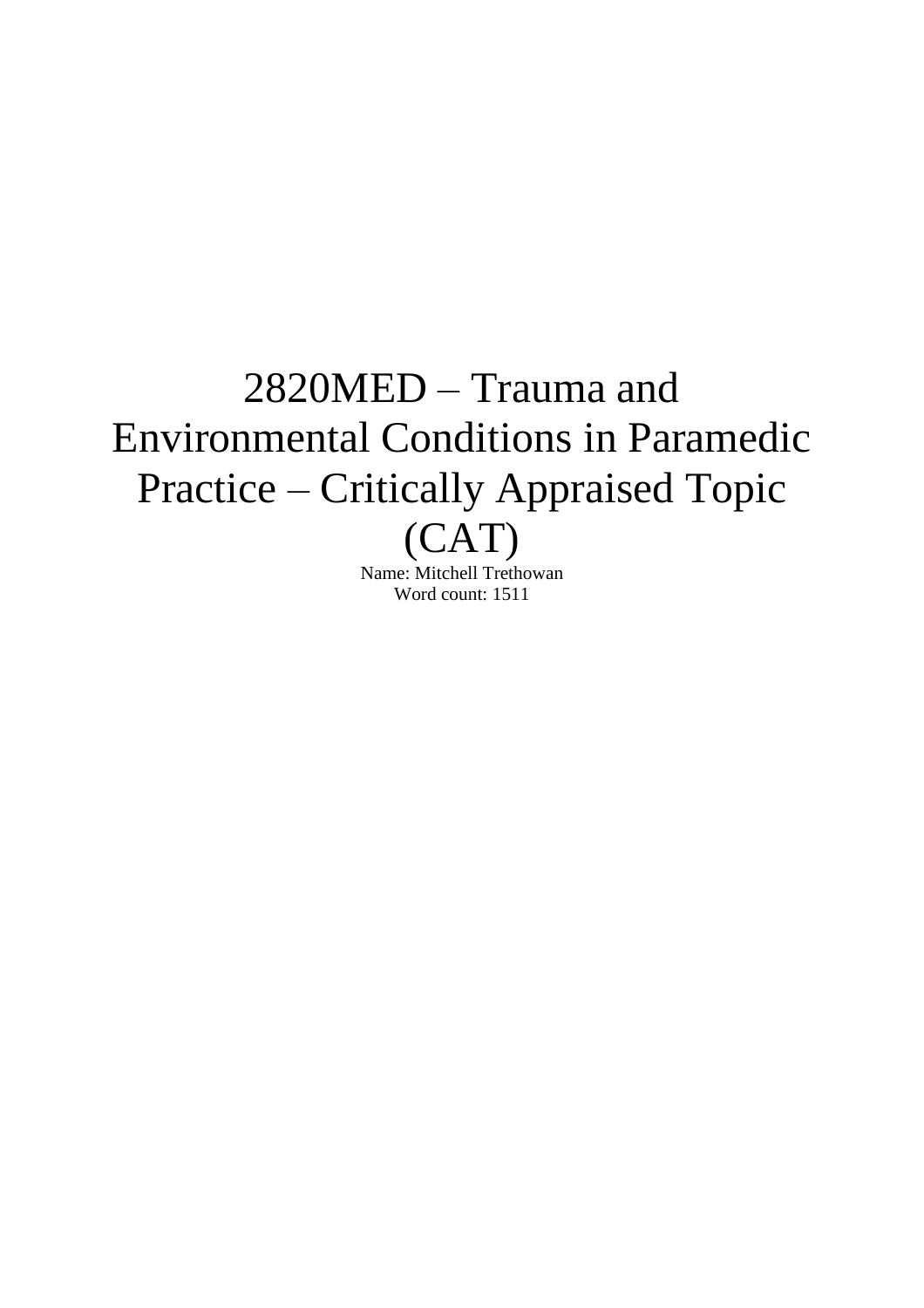**Title:** Vasopressors are important to patient outcome in haemorrhagic shock.

# **Clinical Scenario**

Paramedics respond to a patient with lacerations to the arm and wrist after dropping a glass panel at work. Estimated blood loss > 2000mL. Post haemorrhage control and initial aggressive fluid resuscitation, the patient remains hypotensive with narrowed pulse pressure, pronounced tachycardia, delayed cap refill and increasingly altered mental state.

## **PICO Question**

For prehospital patients with haemorrhagic shock, does treatment with vasopressors improve patient outcomes compared to standard medical therapy?

#### **Search Rationale**

The leading cause of preventable death in trauma patients is uncontrolled haemorrhage, contributing to almost 50% of deaths within 24 hours (Gupta et al., 2017). Current guidelines suggest limited use of vasopressors for patients with haemorrhagic shock although, large variations in practice continue to exist (Hylands et al., 2017). Proponents identify that vasopressors mimic initial physiological responses to blood loss; improving preload, coronary perfusion, myocardial contractility and prevention of vasodilation following exhaustion of response mechanisms (Gauss et al., 2018). This allows for maintaining minimal perfusion without exposure to large volumes of intravenous fluids which may cause hemodilution and weaken clot strength (Hylands et al., 2017 & Gupta et al., 2017). Arguments against vasopressors highlight the associated increased oxygen consumption, cardiac afterload and excessive vasoconstriction leading to regional ischemia (Gauss et al., 2018).

To date, the role of vasopressors remains controversial, with no clear guidelines and paucity of well controlled randomized trials publishing data on the use of prehospital vasopressors for haemorrhagic shock (Fisher et al., 2021 & Gupta et al., 2017). Attempting to explore this critical gap further, a search will be performed aiming to identify and evaluate contemporary literature.

#### **Search Strategy**

("Vasopressor agents" OR Vasopressor\* OR pressor\* OR Adrenaline OR Epinephrine OR norepinephrine OR nor-epinephrine OR Dopamine OR Catecholamine) AND (Paramedic\* OR prehospital OR pre-hospital OR "out of hospital" OR "out-ofhospital" OR ambulance\* OR "emergency medical services" OR EMS) AND ("Haemorrhagic shock" OR "Hemorrhagic shock") limit to (English language AND humans AND year = "01/01/2016 - 15/09/2021").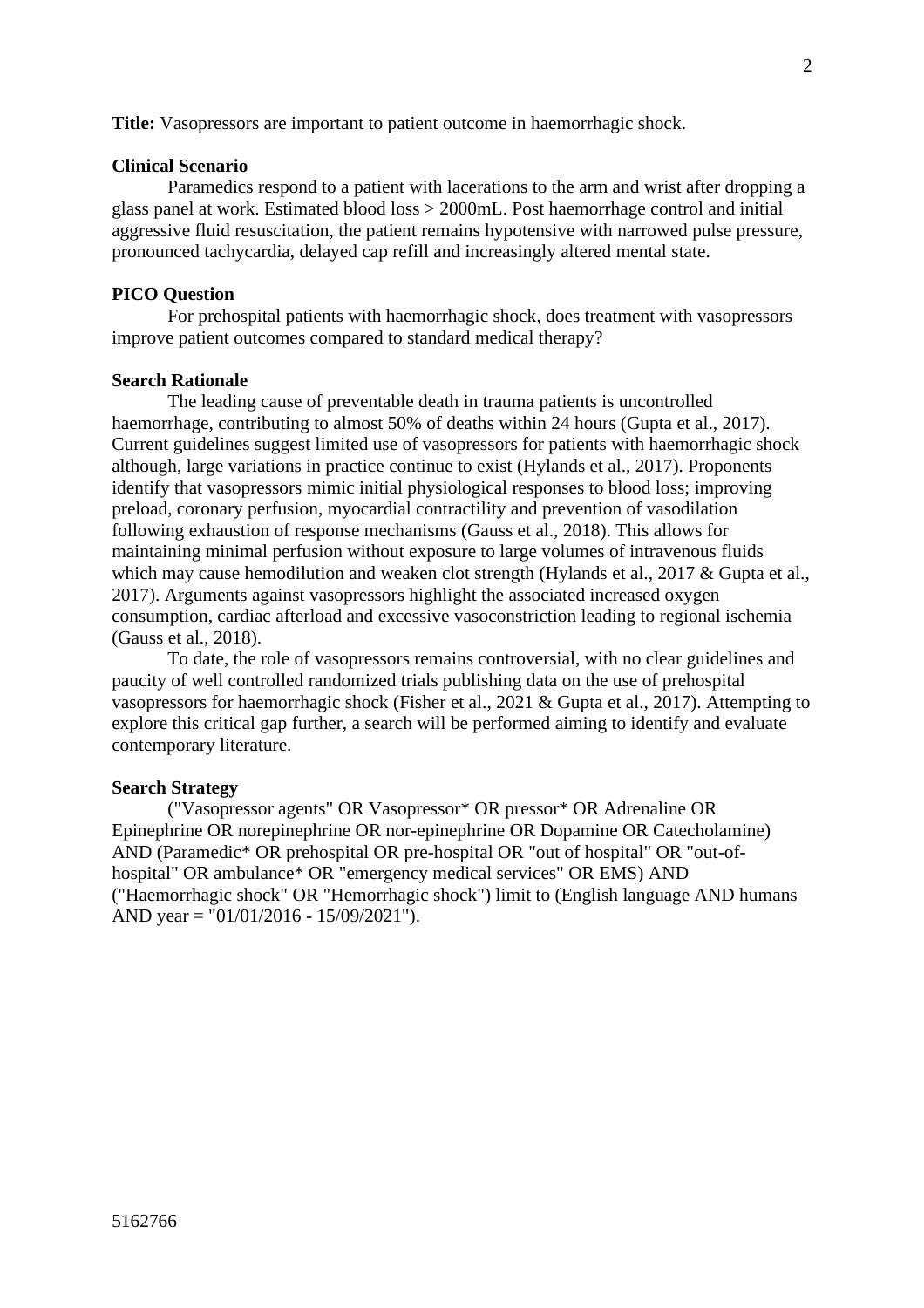

| Author/<br>Date | <b>Study</b><br>Design/Level<br>of evidence<br>(NHMRC) | <b>Study Aim</b>                                                                                            | Population<br>(Sample)<br>characteristics)                                                                                                  | <b>Results</b>                                                                                                                             | <b>Strengths and</b><br><b>Limitations</b>                                                                                       |
|-----------------|--------------------------------------------------------|-------------------------------------------------------------------------------------------------------------|---------------------------------------------------------------------------------------------------------------------------------------------|--------------------------------------------------------------------------------------------------------------------------------------------|----------------------------------------------------------------------------------------------------------------------------------|
| Aoki et         | Retrospective                                          | To evaluate                                                                                                 | 3551 haemorrhagic                                                                                                                           | Vasopressors                                                                                                                               | (-) Vasopressor                                                                                                                  |
| al., 2018       | cohort study.<br>Level: $3(II)$                        | the potential<br>association of<br>mortality with<br>vasopressor<br>use within 24<br>hours for<br>traumatic | shock patients over<br>the age of 16yo that<br>received blood<br>transfusion within<br>24 hours and<br>presented to one of<br>260 emergency | was associated<br>with increased in<br>hospital mortality<br>$(43\% \text{ vs } 16\%)$<br>and ED mortality<br>$(6.8\% \text{ vs } 2.5\%).$ | group had<br>significantly worse<br>rapid trauma scores<br>on arrival.<br>(-) Volume of<br>blood transfusion<br>differed and may |
|                 |                                                        | haemorrhagic<br>shock<br>patients.                                                                          | hospitals in Japan<br>between 2004 and<br>2015.                                                                                             | Propensity score<br>matched patients<br>had increased in<br>hospital mortality                                                             | be an important<br>confounder.<br>(+) Balanced                                                                                   |
|                 |                                                        |                                                                                                             | Vasopressor group<br>$(n=459)$ .                                                                                                            | but no significant<br>difference in ED<br>mortality.                                                                                       | propensity score<br>matching.<br>$(+)$ Large sample                                                                              |
|                 |                                                        |                                                                                                             | Non-Vasopressor<br>group $(n=3092)$ .                                                                                                       |                                                                                                                                            | size.                                                                                                                            |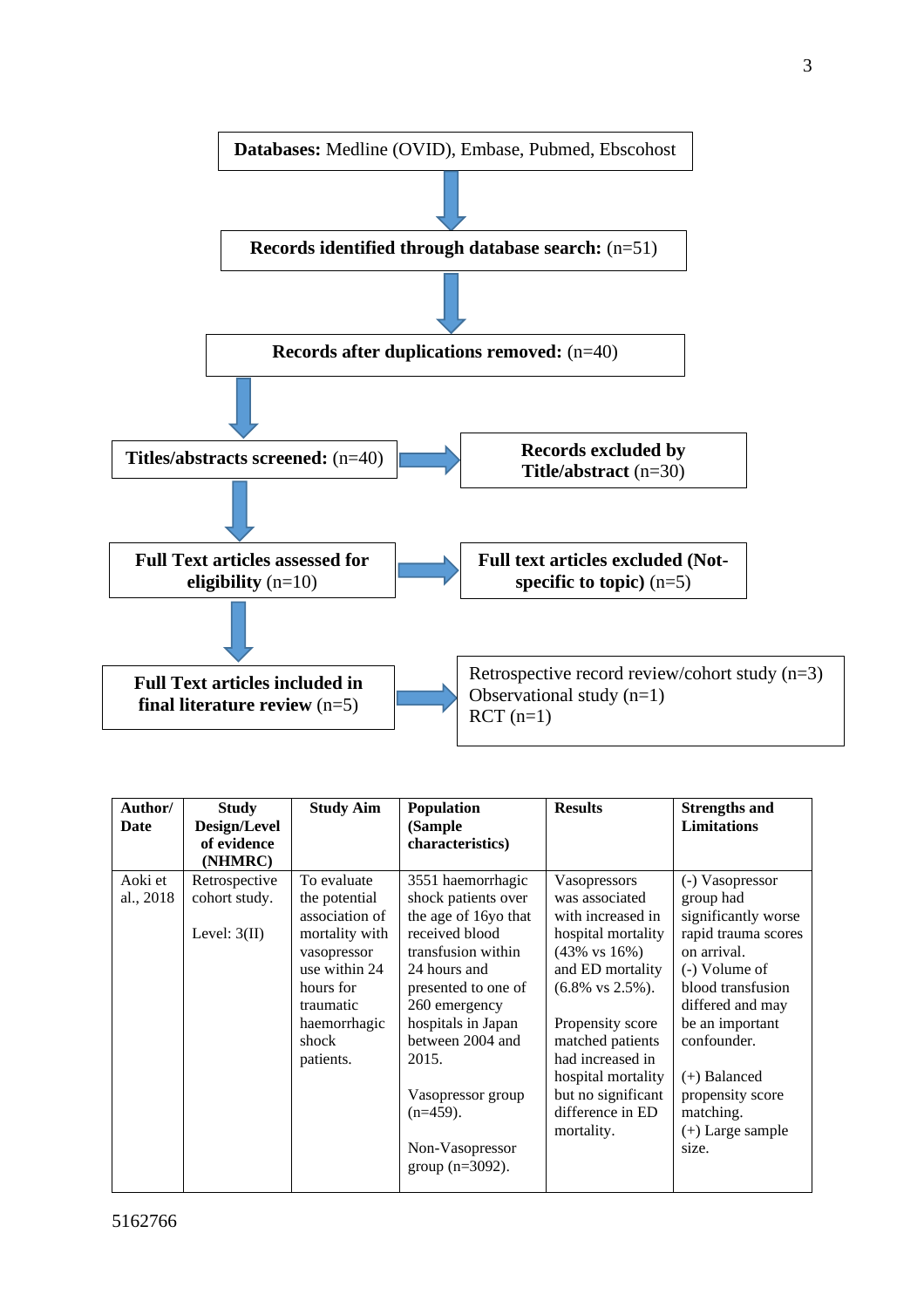|                        |                                                                           |                                                                                                                                                                              | Study did not<br>include patients with<br>TBI, Spinal injury<br>and those requiring<br>resuscitation.<br>Data obtained from<br>the Japan Trauma<br>Data Bank.                                                                                             |                                                                                                                                                                                                                                                                              |                                                                                                                                                                                                                                                                                                                                                                                                                                                                                                                                                                                                                              |
|------------------------|---------------------------------------------------------------------------|------------------------------------------------------------------------------------------------------------------------------------------------------------------------------|-----------------------------------------------------------------------------------------------------------------------------------------------------------------------------------------------------------------------------------------------------------|------------------------------------------------------------------------------------------------------------------------------------------------------------------------------------------------------------------------------------------------------------------------------|------------------------------------------------------------------------------------------------------------------------------------------------------------------------------------------------------------------------------------------------------------------------------------------------------------------------------------------------------------------------------------------------------------------------------------------------------------------------------------------------------------------------------------------------------------------------------------------------------------------------------|
| Fisher et<br>al., 2021 | Retrospective<br>record review.<br>Post-hoc<br>analysis<br>Level: $3(II)$ | To describe<br>whether there<br>is an<br>association<br>between<br>prehospital<br>vasopressor<br>use in the<br>hypotensive<br>combat<br>wounded<br>patient and<br>mortality. | Prehospital<br>Vasopressor group<br>$(n=108)$ .<br>Propensity matched<br>group $(n=107)$ .<br>Records obtained<br>from The<br>Department of<br>Defence Trauma<br>Registry from<br>January 2007-<br>August 2016.                                           | Prehospital<br>vasopressor<br>group were<br>significantly less<br>likely to survive<br>discharge (71.3%)<br>vs 94.3%).                                                                                                                                                       | (-) Search strategy<br>included all<br>hypotensive<br>trauma patients,<br>not solely<br>haemorrhagic<br>shock.<br>(-) Reasoning for<br>vasopressor<br>administration not<br>defined.<br>(-) Vasopressor<br>cohort had<br>significantly worse<br>median injury<br>severity score.<br>(-) Mechanism of<br>injury differed<br>significantly.<br>(-) Retrospective<br>nature/possibility<br>for inaccurate<br>prehospital data.<br>(-) Difficult to<br>generalize to<br>civilian community<br>due to military<br>nature.<br>$(+)$ Consistent with<br>existing data<br>regarding<br>vasopressor use for<br>haemorrhagic<br>shock. |
| Gauss et<br>al., 2018  | Observational,<br>retrospective<br>study.<br>Level: $3(II)$               | To determine<br>the effect of<br>early nor-<br>adrenaline use<br>on in hospital<br>mortality for<br>patients with<br>haemorrhagic<br>shock<br>following<br>major trauma.     | All trauma patients<br>with Haemorrhagic<br>shock that received<br>at least 4 blood<br>transfusions within<br>6 hours of admission<br>to ED.<br>Nor-adrenaline in<br>initial phase<br>$(n=201)$ .<br>No nor-adrenaline in<br>initial phase<br>$(n=317)$ . | Administration<br>of nor-adrenaline<br>did not induce a<br>significant<br>correction of<br>systolic BP<br>compared to<br>standard group.<br>There was no<br>significant<br>difference in in-<br>hospital mortality<br>for patients who<br>received Nor-<br>adrenaline in the | (-) Nor-adrenaline<br>group presented<br>with more severe<br>circulatory<br>insufficiency.<br>(-) Observational<br>design.<br>(-) Necessary<br>cohort matching<br>reduced power of<br>study.<br>$(+)$ Well-structured<br>propensity score<br>matching allowed<br>for control of some                                                                                                                                                                                                                                                                                                                                         |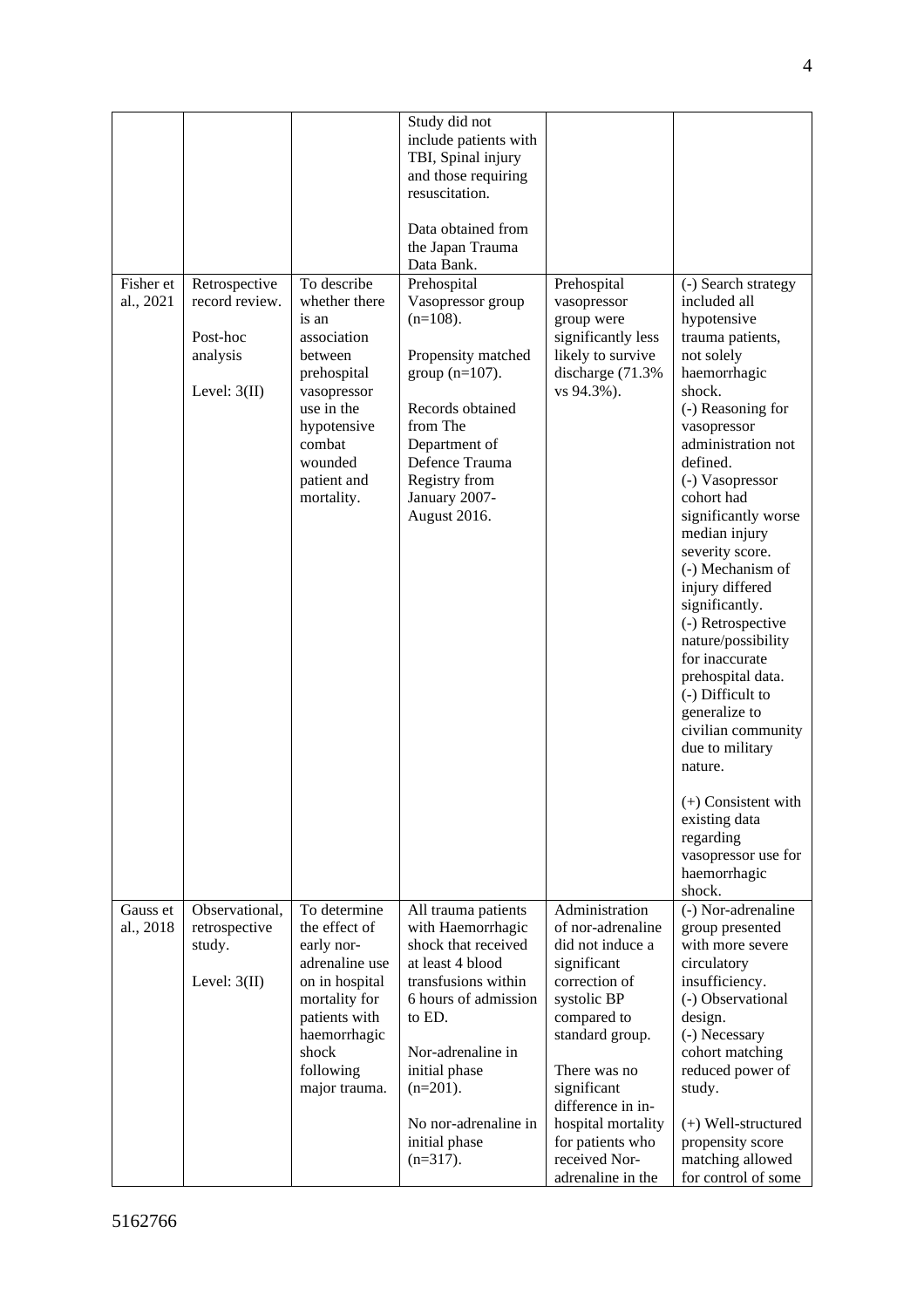|                           |                                                                             |                                                                                                                                                                                                                                                                                   | Records obtained<br>using multicentre<br>trauma registry<br>between Janurary<br>2010 and December<br>2015.                                                                                                                                                                                    | initial phase of<br>traumatic<br>haemorrhagic<br>shock.                                                                                                                                                                                                                                 | patient<br>characteristics.<br>$(+)$ First large<br>clinical cohort<br>study to indicate<br>no significant<br>difference.                                                                                                                                                                                                                                                                                                                                       |
|---------------------------|-----------------------------------------------------------------------------|-----------------------------------------------------------------------------------------------------------------------------------------------------------------------------------------------------------------------------------------------------------------------------------|-----------------------------------------------------------------------------------------------------------------------------------------------------------------------------------------------------------------------------------------------------------------------------------------------|-----------------------------------------------------------------------------------------------------------------------------------------------------------------------------------------------------------------------------------------------------------------------------------------|-----------------------------------------------------------------------------------------------------------------------------------------------------------------------------------------------------------------------------------------------------------------------------------------------------------------------------------------------------------------------------------------------------------------------------------------------------------------|
| Sims et<br>al., 2019      | Randomized,<br>double blind<br>placebo-<br>controlled<br>trial.<br>Level: 2 | To evaluate<br>the effect of<br>low-dose<br>arginine<br>vasopressin in<br>regards to<br>required total<br>volume of<br>blood product<br>transfusion,<br>30 day<br>mortality,<br>hospital<br>length of stay,<br>total<br>vasopressor<br>requirement<br>and other<br>complications. | Adult trauma<br>patients (16-<br>65years) who<br>received 6 units of<br>blood product<br>within 12 hours of<br>injury presenting to<br>the trauma centre<br>from May 2013-<br>May 2017.<br>Placebo group<br>$(n=51)$ .<br>AVP group $(n=49)$ .                                                | Patients who<br>received AVP<br>required<br>significantly less<br>blood products<br>(median 1.4L)<br>and had reduced<br>chance of<br>DVT's.<br>Mortality,<br>additional<br>vasopressor<br>support and<br>complications<br>were not<br>significantly<br>different between<br>the groups. | (-) Hormone<br>Arginine<br>vasopressin not<br>widely utilised in<br>prehospital setting<br>therefore difficult<br>to generalize<br>results.<br>(-) Small sample,<br>unpowered to<br>detect significant<br>differences.<br>(-) Administered<br>dose of AVP<br>varied depending<br>on patients<br>stability.<br>(-) Use of other<br>vasopressors not<br>quantified.<br>$(+)$ Patient<br>characteristics<br>were balanced.<br>(+) Controlled and<br>blinded study. |
| Uchida<br>et al.,<br>2020 | Retrospective<br>record review.<br>Level $3(II)$                            | Evaluate the<br>impact of<br>vasopressor<br>use in patients<br>with severe<br>haemorrhagic<br>shock<br>secondary to<br>blunt trauma<br>injury.                                                                                                                                    | Patients >16years<br>that received<br>vasopressor agents<br>with haemorrhagic<br>shock secondary to<br>blunt trauma.<br>Records obtained<br>from Osaka Critical<br>Care Centre<br>between April 2014<br>- September 2019.<br>Non-survivor group<br>$(n=19)$ .<br>Survivor group<br>$(n=21)$ . | Vasopressor use<br>at higher dosages<br>and/or early<br>administration<br>indicated a<br>significantly<br>higher risk of<br>death.<br>Early termination<br>of vasopressors<br>was significantly<br>higher in the<br>survivor group.                                                     | (-) Small sample<br>size.<br>(-) Lacks power for<br>definitive.<br>Conclusions<br>$(+)$ Patient<br>characteristics not<br>significantly<br>different.                                                                                                                                                                                                                                                                                                           |

# **Comments**

Addressing the PICO question was challenging due to the absence of current literature directed at prehospital administration of vasopressors and associated outcomes. Only one article included in the analysis specified prehospital vasopressor administration. This justified the use of the remaining articles which were primarily conducted in Emergency Departments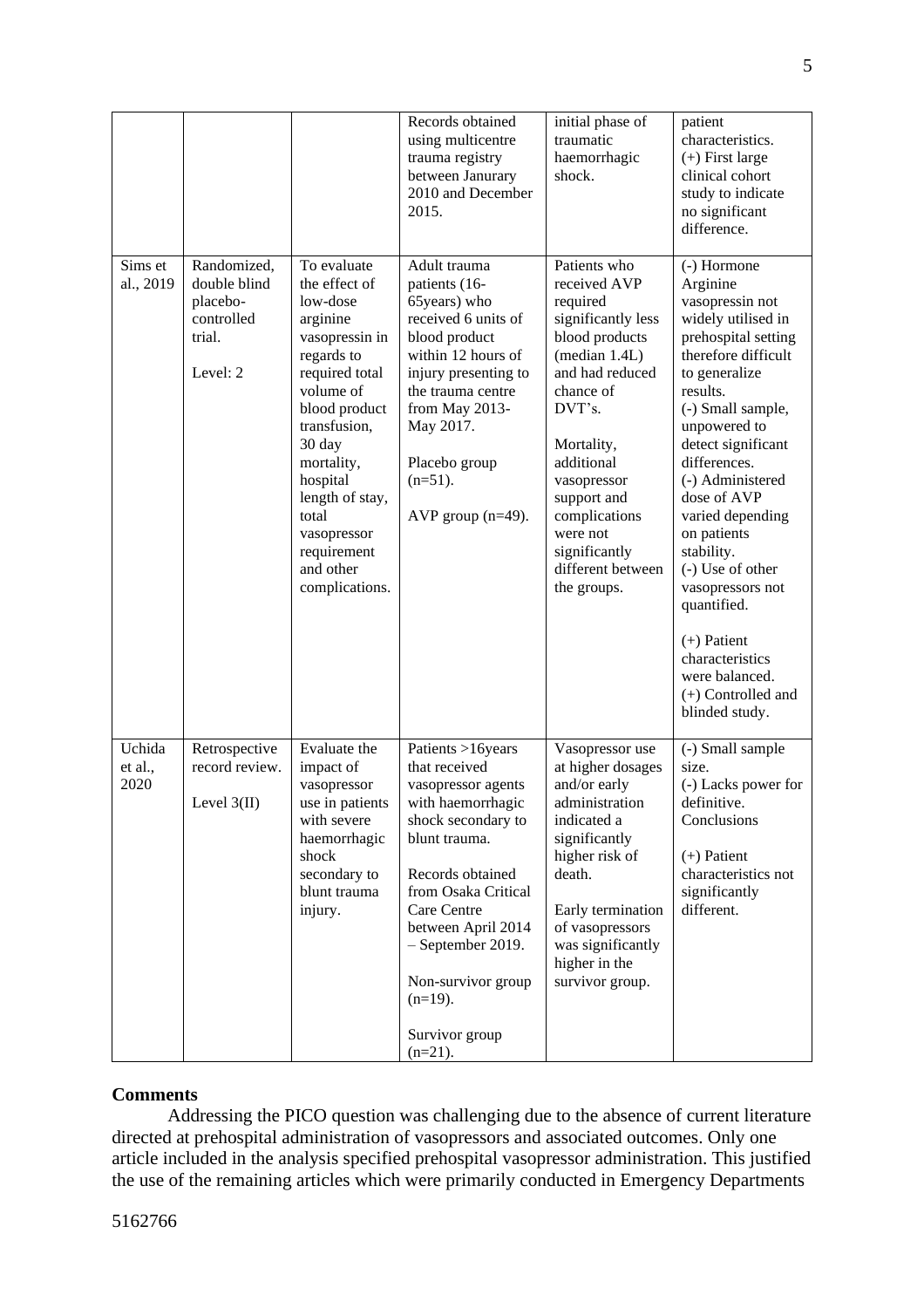or analysed existing hospital records. Study aims were coherent across the included articles with one exception. For the most part, mortality remained the chief measure for vasopressor effectiveness, though Sims et al. (2019) primary outcome was to determine the effect on required volume of blood product transfusions. It is important to note that the included articles did reference previous studies centred around vasopressor use for haemorrhagic shock although publication dates excluded them from the review.

Overall, there was confounding discrepancies in the results. Prehospital use of vasopressors or early administration following arrival to hospital, particularly at higher dosages, was associated with increased mortality (Fisher et al., 2021; Uchida et al., 2020; Aoki et al., 2018). Contrary to this, Sims et al. (2019) & Gauss et al. (2018) found no significant difference in in-hospital mortality, instead suggesting that vasopressor use significantly reduced the amount of required blood products and risk of DVT.

The overall quality of included articles however was perplexed by retrospective study design, small sample sizes, incomplete reporting and significant differences in patient characteristics including injury severity. Propensity score matching was attempted to compensate for characteristic differences though exact methods differed between the studies.

#### **Consider**

The findings from this review add to current literature by emphasising the need for more prehospital studies. In future, large cohort randomized controlled trials are needed to detect absolute conclusions. Additionally, this will allow for a shift in protocols and potentially symmetry between different emergency service agencies. A newfound consolidation regarding optimal treatment pathways for patients with haemorrhagic shock will then progress to improved patient outcomes. Presently, no suggestions can be made regarding current practice based on the findings of this review.

## **Clinical Bottom Line**

The quality of current prehospital data regarding vasopressor use for haemorrhagic shock is weak and requires further investigation. Recent in hospital studies have shown conflicting results regarding mortality detriment following vasopressor administration, and potential benefits regarding the amount of blood transfusions required, again highlighting the need for additional study. In the absence of current reliable literature, it is recommended that clinicians act with caution when treating haemorrhagic shock patients. Inclusive of this, is the fundamental ability to recognise the potential risks and benefits of vasopressor use in conjunction with current emergency service protocols.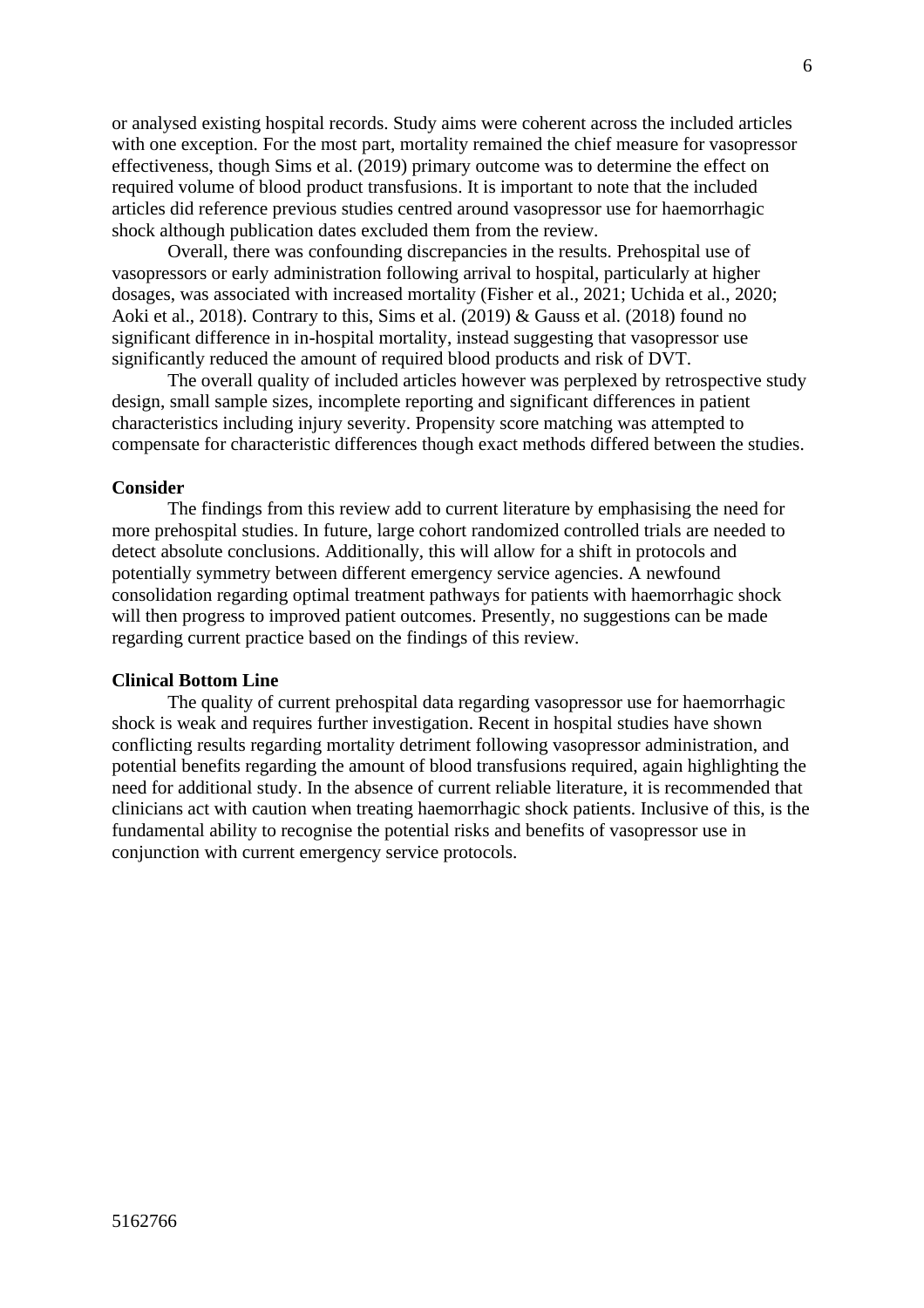# **References**

- Aoki, M., Abe, T., Saitoh, D., Hagiwara, S., & Oshima, K. (2018). Use of vasopressor increases the risk of mortality in traumatic haemorrhagic shock: A nationwide cohort study in Japan. *Critical Care Medicine,* 46(12), 1145-1151. https://doi.org[/10.1097/CCM.0000000000003428](https://doi.org/10.1097/ccm.0000000000003428)
- Fisher, A. D., April, M. D., Cunningham, C., & Schauer, S. G. (2021). Prehospital vasopressor use is associated with worse mortality in combat wounded. *Prehospital Emergency Care,* 25(2), 268-273.<https://doi.org/10.1080/10903127.2020.1737280>
- Gauss, T., Gayat, E., Harrois, A., Raux, M., Follin, A., Daban, J. L., Cook, F., & Hamanda, S. (2018). Effect of early use of noradrenaline on in-hospital mortality in haemorrhagic shock after major trauma: A propensity-score analysis. *British Journal of Anaesthesia,* 120(6), 1237-1244.<https://doi.org/10.1016/j.bja.2018.02.032>
- Gupta, B., Garg, N., & Ramachandran, R. (2017). Vasopressors: Do they have any role in haemorrhagic shock? *Journal of Anaesthesiology Clinical Pharmacology,* 33(1), 3-8. <https://doi.org/10.4103/0970-9185.202185>
- Hylands, M., Toma, A., Beaudoin, N., Frenette, A. J., D'Aragon, F., Cote, E. B., Charbonney, E., Moller, M. H., Laake, J. H., Vandvik, P. O., Green, R. S., Ball, S., Scales, D., Murthy, S., Kwong, J. S., Guyatt, G., Rizoli, S., Asafar, P., & Lamontagne, F. (2017). Early vasopressor use following traumatic injury: A systematic review. *BMJ Open,* 7(559). [http://dx.doi.org/10.1136/bmjopen-2017-](http://dx.doi.org/10.1136/bmjopen-2017-017559) [017559](http://dx.doi.org/10.1136/bmjopen-2017-017559)
- NHRMC. (2009). *Additional levels of evidence and grades for recommendations for developers of guidelines.*  [https://www.nhmrc.gov.au/sites/default/files/images/NHMRC%20Levels%20and%20](https://www.nhmrc.gov.au/sites/default/files/images/NHMRC%20Levels%20and%20Grades%20(2009).pdf) [Grades%20\(2009\).pdf](https://www.nhmrc.gov.au/sites/default/files/images/NHMRC%20Levels%20and%20Grades%20(2009).pdf)
- Sims, C. A., Holena, D., Kim, P., Pascual, J., Smith, B., Martin, N., Seamon, M., Shiroff, A., Raza, S., Kaplan, L., Grill, E., Zimmerman, N., Mason, C., Abella, B., & Reilly, P. (2019). Effect of low-dose supplementation of arginine vasopressin on need for blood product transfusions in patients with trauma and haemorrhagic shock: A randomized clinical trial. *JAMA Surgery,* 154(11), 994-1003. <https://doi.org/10.1001/jamasurg.2019.2884>
- Uchida, K., Nishimura, T., Hagawa, N., Kaga, S., Noda, T., Shinyama, N., Yamamoto, H., & Mizobata, Y. (2020). The impact of early administration of vasopressor agents for the resuscitation of severe haemorrhagic shock following blunt trauma. *BMC Emergency Medicine,* 20(26).<https://doi.org/10.1186/s12873-020-00322-1>